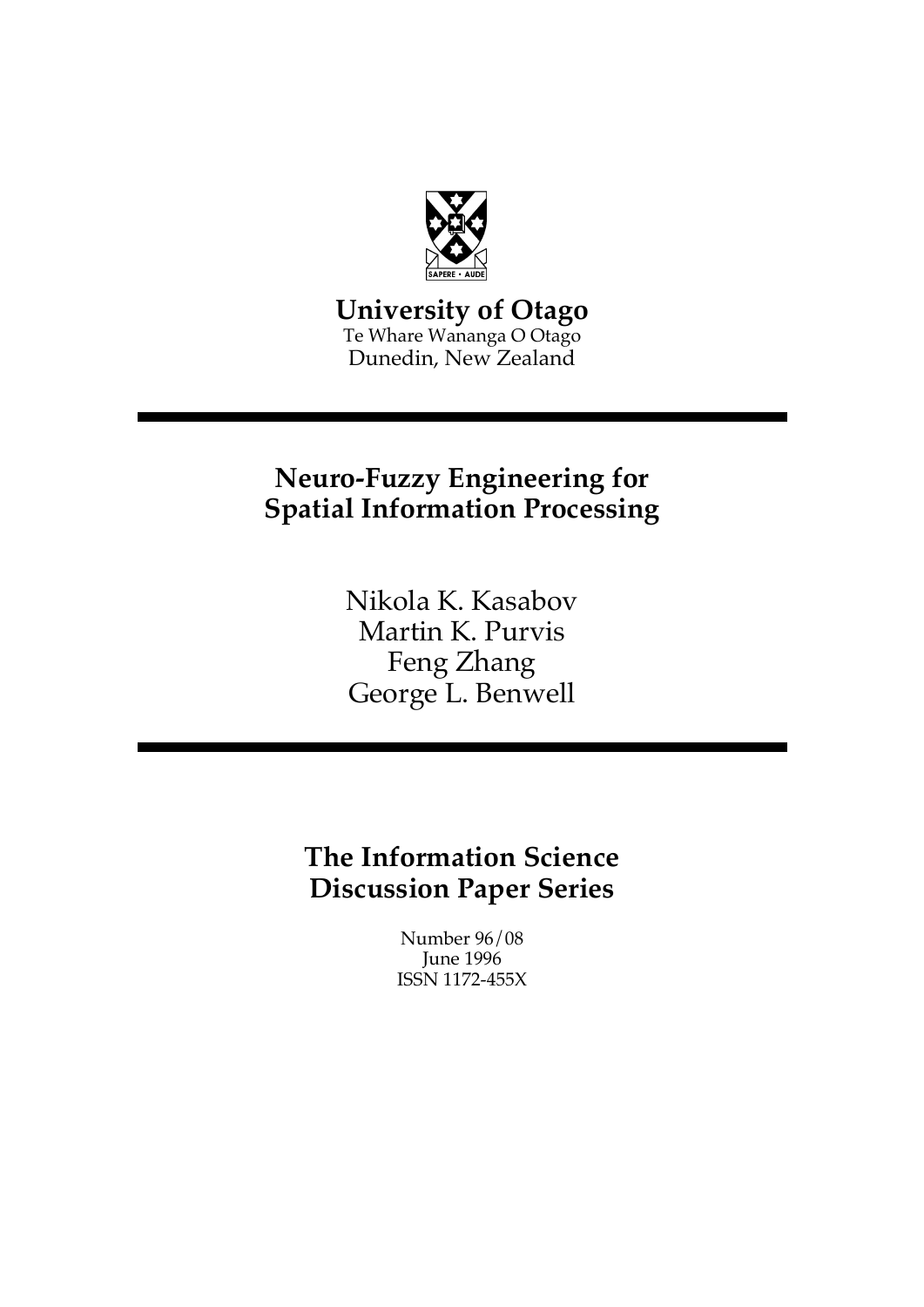#### **University of Otago**

#### **Department of Information Science**

The Department of Information Science is one of six departments that make up the Division of Commerce at the University of Otago. The department offers courses of study leading to a major in Information Science within the BCom, BA and BSc degrees. In addition to undergraduate teaching, the department is also strongly involved in postgraduate programmes leading to the MBA, MCom and PhD degrees. Research projects in software engineering and software development, information engineering and database, artificial intelligence/expert systems, geographic information systems, advanced information systems management and data communications are particularly well supported at present.

#### **Discussion Paper Series Editors**

Every paper appearing in this Series has undergone editorial review within the Department of Information Science. Current members of the Editorial Board are:

| Mr Martin Anderson | Dr George Benwell       |
|--------------------|-------------------------|
| Dr Nikola Kasabov  | Dr Geoff Kennedy        |
| Dr Martin Purvis   | Professor Philip Sallis |
| Dr Hank Wolfe      |                         |

The views expressed in this paper are not necessarily the same as those held by members of the editorial board. The accuracy of the information presented in this paper is the sole responsibility of the authors.

#### **Copyright**

Copyright remains with the authors. Permission to copy for research or teaching purposes is granted on the condition that the authors and the Series are given due acknowledgment. Reproduction in any form for purposes other than research or teaching is forbidden unless prior written permission has been obtained from the authors.

#### **Correspondence**

This paper represents work to date and may not necessarily form the basis for the authors' final conclusions relating to this topic. It is likely, however, that the paper will appear in some form in a journal or in conference proceedings in the near future. The authors would be pleased to receive correspondence in connection with any of the issues raised in this paper. Please write to the authors at the address provided at the foot of the first page.

Any other correspondence concerning the Series should be sent to:

DPS Co-ordinator Department of Information Science University of Otago P O Box 56 Dunedin NEW ZEALAND Fax: +64 3 479 8311 email: workpapers@commerce.otago.ac.nz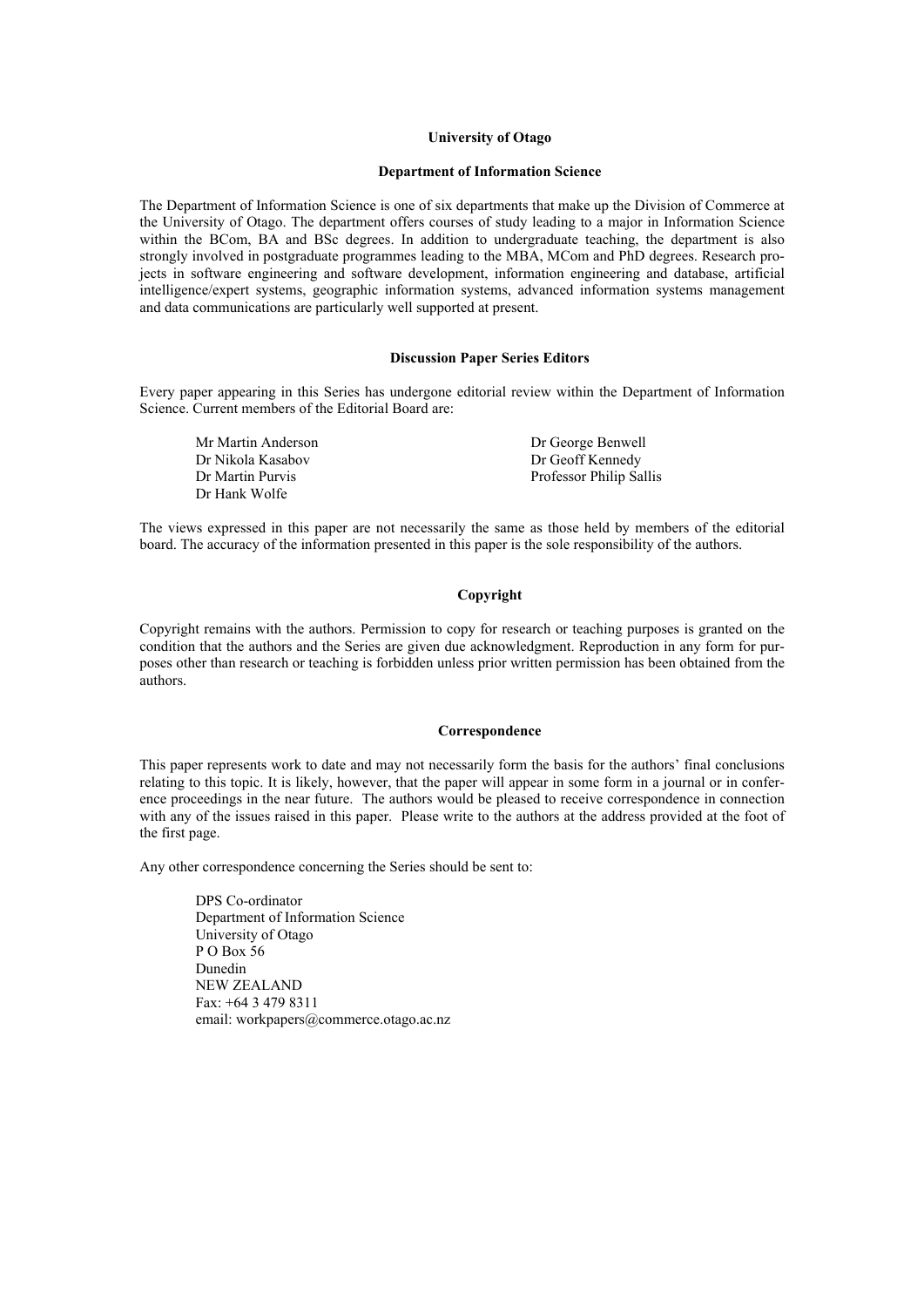# **Neuro-Fuzzy Engineering for Spatial Information Processing**

Nikola K. Kasabov1 Martin K. Purvis Feng Zhang George L. Benwell Computer and Information Science University of Otago

June 1996

#### Abstract

This paper proposes neuro-fuzzy engineering as a novel approach to spatial data analysis and for building decision making systems based on spatial information processing, and the development of this approach by the authors is presented in this paper. It has been implemented as a software environment and is illustrated on a case study problem.

 <sup>1</sup> Address correspondence to: Assoc. Prof. N.K. Kasabov, Department of Information Science, University of Otago, PO Box 56, Dunedin, New Zealand. Fax: +64 3 479 8311, Email: nkasabov@otago.ac.nz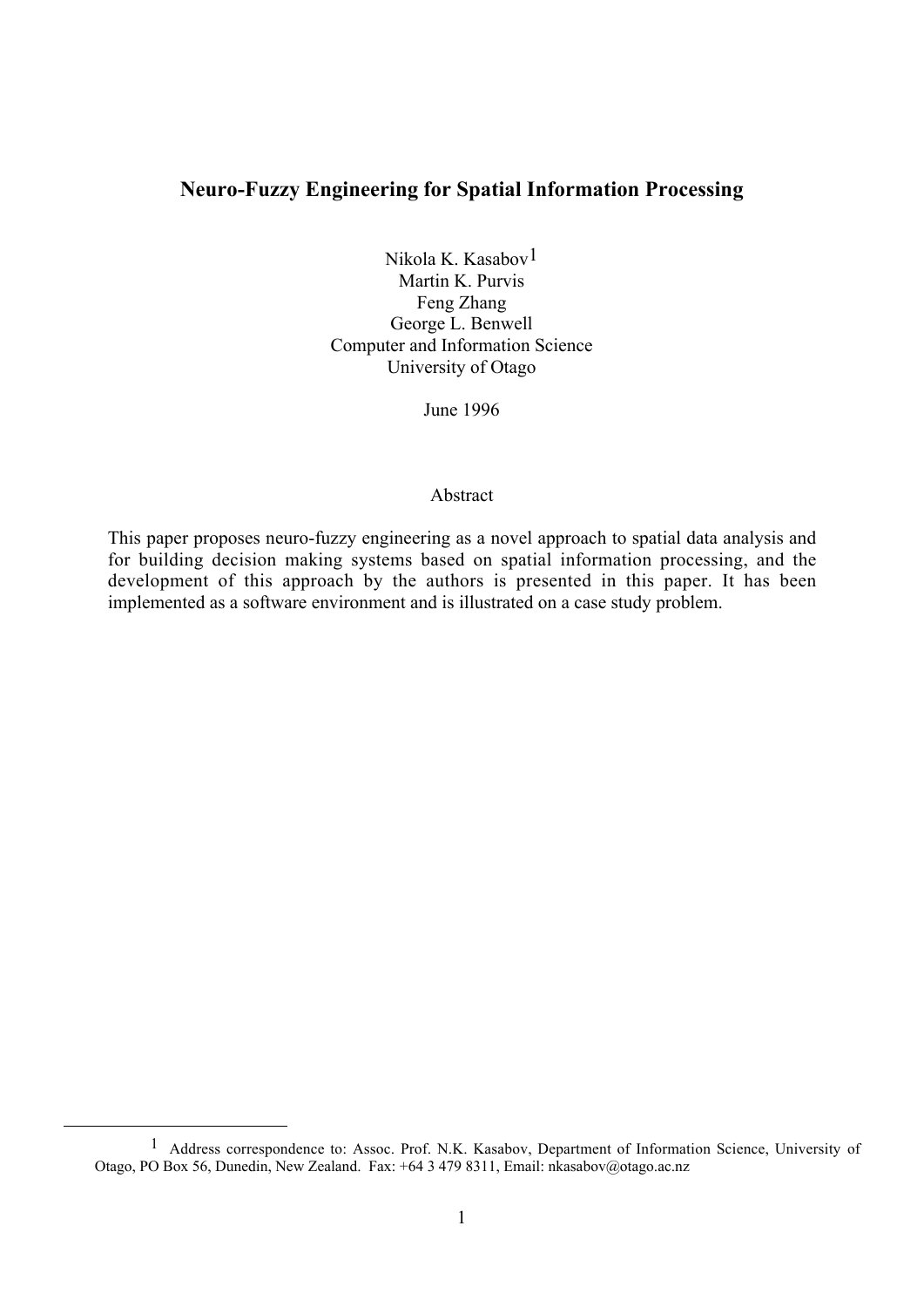# **1 Introduction**

Neuro-fuzzy engineering has emerged as a new and very powerful technique which allows for:

- ß learning from data; incorporating both initial set of knowledge and data into a simple decision making framework;
- $\blacksquare$  extracting knowledge from data for the sake of explanation and understanding;
- adaptive tuning of existing knowledge according to new data [1,10,11,12,13,14,15].

Neuro-fuzzy engineering nowadays is a comprehensive and robust methodology for knowledge engineering and problem solving [1].

This paper applies some already known techniques of neuro-fuzzy engineering and goes on to develop some of these methods further with particular respect to spatial information processing. An example problem, golf course suitability decision making, has been chosen for illustrative purposes and is used throughout the paper.

# **2 Neuro-fuzzy engineering techniques**

At the centre of the neuro-fuzzy engineering techniques are artificial neural networks, or simply - neural networks (NN). Connectionist-based methods, such as neural networks, are derived from parallel and distributed computing architectures and make use of distributed, local computations in such a way that the overall system exhibits a "high-level" inferencing capabilities, such as learning, generalisation, adaptation [2,3]. NN, in particular, have the important capability of approximating any continuous function to any desired degree of precision, without the need for specifying the type or nature of the function [4]. Even relatively small neural networks can approximate polynomial functions of almost any degree, without the necessity of specifying the degree of that function prior to training the network. For this reason it can be useful to use neural networks in the initial stages of an empirical investigation, when little may be known about the nature of the spatial data set at hand [8,9,19,20].

The fuzzy systems paradigm [5], another key element of neuro-fuzzy engineering, allows for representing ambiguous, but rationale, knowledge in linguistically defined and meaningful terms. Different types of fuzzy rules and fuzzy inference methods have been explored, from simple rules with the min-max compositional inference method to more sophisticated weighted fuzzy rules with fuzzy evidential reasoning methods [5-10]. Standalone fuzzy systems have been developed for classification and decision making based on spatial data.

A fuzzy neural network (FNN) is a connectionist model which blends at a low level the neural-network and fuzzy systems paradigms. There are a variety of FNN architectures [11,12,15]; for example, the FNN model [15] facilitates learning from data, fuzzy rules extraction, fuzzy rules insertion, approximate reasoning, adaptation. This FNN uses a multi-layered perceptron (MLP) network and a backpropagation training algorithm. The general architecture consists of five layers:

- 1. input variables layer;
- 2. condition elements (fuzzy membership functions) layer;
- 3. rules layer;
- 4. action elements (output membership functions) layer, and
- 5. output variables layer,

as described in [1,15]. In the following experiments, partial FNNs that consist of only a condition element layer, a rule layer and an action element layer are considered. The membership functions are defined by the user. For the experiments in the next section, the membership functions are of the standard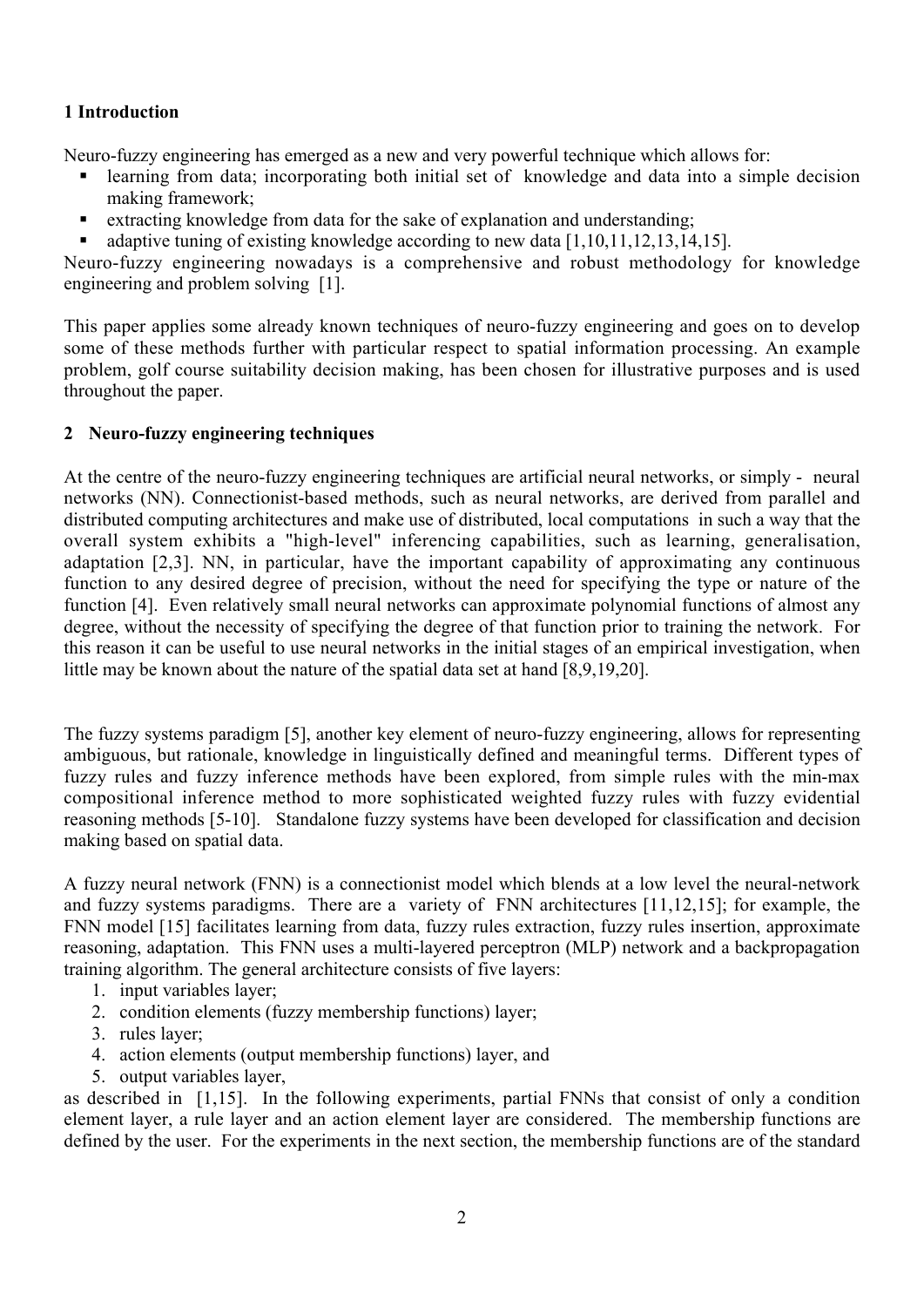triangular type with an uniform distribution over the universe of discourse. Fuzzification and defuzzification are performed outside the structure.

One of the advantages of fuzzy neural networks is that structured information (knowledge) can be inserted and extracted from them. A FNN, after training, can be interpreted in linguistic terms. The structure of a FNN also structures the information (knowledge) representation and interpretation. Various algorithms for rules extraction from connectionist structures are discussed in [1,17]. An algorithm called REFuNN (Rules Extraction From Neural Networks) for rules extraction from a trained FNN is presented in [1,15]. Its simplified version is used in this paper. The method is based on the following assumptions: hidden nodes in a MLP capture features, rules, and groups of data; fuzzy quantisation of the input and the output variables, which is performed outside the algorithm, brings additional knowledge to the system thus improving its performance. Automatically extracted rules may require additional manipulation depending on the reasoning method applied afterwards. The algorithm uses thresholds above which network connection weights are kept and which are represented in a linguistic form as fuzzy rules. Another algorithm for rules extraction, based on a connection-masking operation, is presented here, along with a discussion of experimental results, as well.

### **3 The case study problem**

For illustrative purposes we consider an artificial problem that has been chosen for its conceptual simplicity and yet one whose "solution" is somewhat difficult for numerical modelling methods, because it is only piecewise differentiable. The problem is to determine the suitable sites for the locations of public golf courses in the South Island of New Zealand [20]. For this problem it was assumed that suitability could be determined from the observed data of mean summer temperature, mean annual rainfall, mean altitude, and distance from the nearest of four principle urban centres on the South Island. Each of the four input parameters was partitioned into five possible ranges, and the output parameter (suitability for locating a public golf course) was taken to have five possible values, ranging from 0 to 4. For each of the 153,036 1 km<sup>2</sup> blocks (pixels) of the South Island, a value for each of the four input parameters was determined. In order to provide an evaluation mechanism, an artificially correct "solution" was also determined for each block, based on a set of plausible, but highly non-linear rules. Figure 1 shows the distribution of these solution set points, with the darkest values (value  $= 4$ ) representing the most suitable golf course sites.

In order to describe the so-called "solution" suitability, we make reference to the following six variables:

- **S** the overall suitability for building a golf course
- **sf** a numerical factor used in the calculation
- **ds** suitability associated with distance
- **ts** suitability associated with temperature
- **rs** suitability associated with rainfall
- **hs** suitability associated with altitude.

For each of the last four variables, a set of rules was constructed that dealt with the suitability for a particular attribute. For example the mean summer temperature (**temp)** rules were as follows:

If  $(13^{\circ} \leq \text{temp} \leq 14^{\circ})$ , then **ts** = 4. If  $(14^{\circ} \leq \text{temp} \leq 15.5^{\circ})$  or  $(12.5^{\circ} \leq \text{temp} \leq 13^{\circ})$ , t hen **ts** = 3. If  $(15.5^{\circ} \leq \text{temp} \leq 16^{\circ})$  or  $(12^{\circ} \leq \text{temp} \leq 12.5^{\circ})$ , then **ts** = 2. If  $(16^{\circ} \leq \text{temp} \leq 20^{\circ})$  or  $(11.5^{\circ} \leq \text{temp} \leq 12^{\circ})$ , then **ts** = 1. If **temp**  $>= 20^{\circ}$  or **temp**  $\le 11.5^{\circ}$  then **ts**  $= 0.$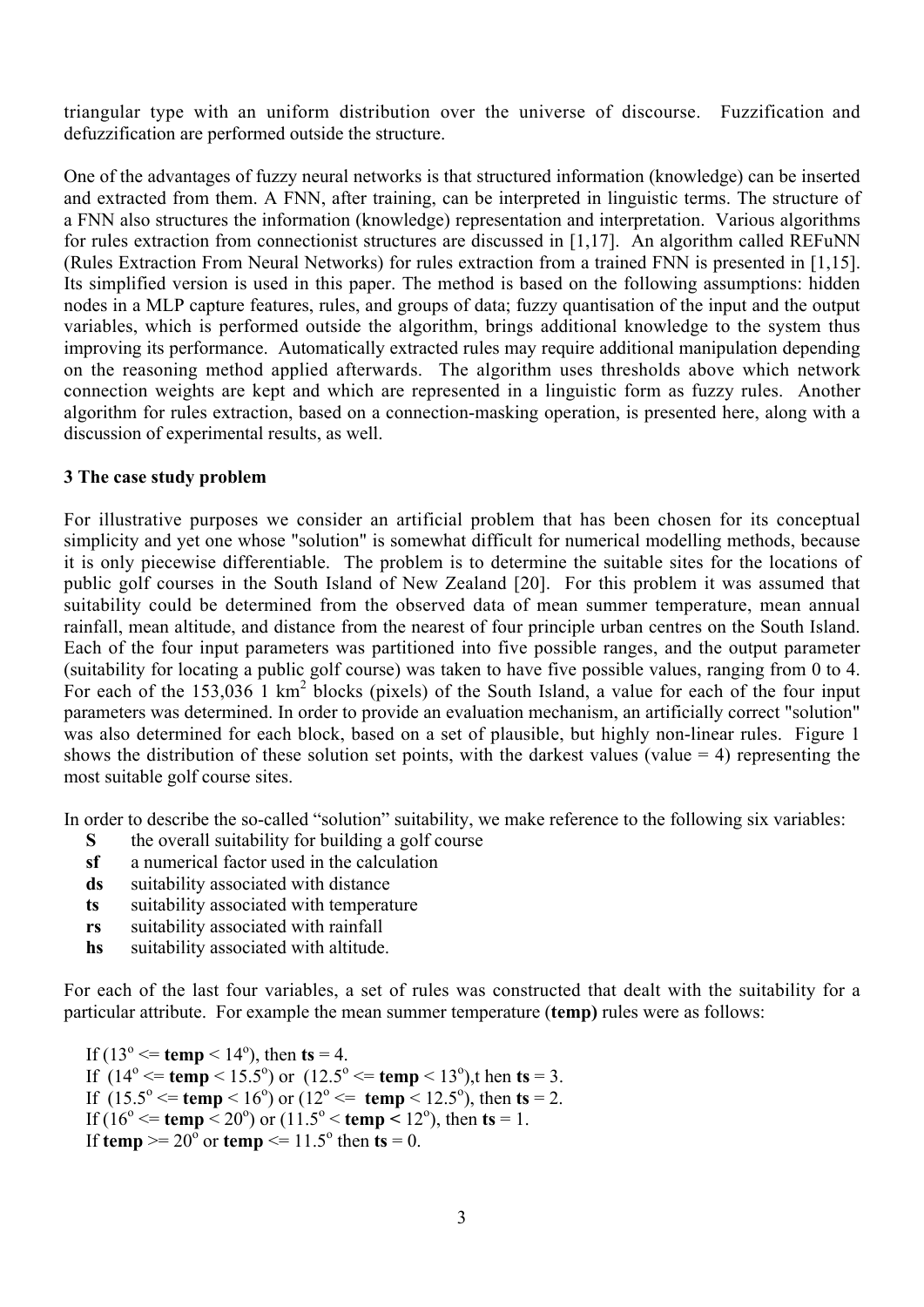Rules of a similar nature were established for rainfall, distance from urban centres, and altitude. The results of these separate layer analyses were combined according to the following formula for the suitability factor.

 $sf = 3 * ds + 2 * ts + rs + 1.5 * hs - 1$ 

The suitability **S** was determined as follows:

If ( $0 \le s$ **f**  $\le 6$ ), then S = 0 If (7  $\le$  **sf**  $\le$  12), then S = 1 If (13  $\le$  **sf**  $\le$  18), then S = 2 If (19  $\le$  **sf**  $\le$  24), then S = 3 If (25  $\le$  **sf**  $\le$  30), then S = 4

Thus **S** could take on values from 0 (definitely unsuitable) to 4 (excellent), concerning the suitability of the land site for golf course construction.



human expert



**Figure 1**. Solution produced by a **Figure 2.** A three-layer MKP for the golf-course problem.

# **4 Neural networks for spatial information processing**

A MLP NN, with 4 input nodes, 20 hidden-layer nodes, and 5 output nodes, was first trained, using only 1,000 of the 153,036 possible data blocks (Fig. 2). Despite the relatively small training set, the artificial neural network was found to provide about 80% of the correct values over the full test set of 153,036 blocks (Figure 3 and Figure 4) [20].

|                      | 100 Samples     | 1,000 Samples     | 10,000 Samples   |
|----------------------|-----------------|-------------------|------------------|
| Training epochs      | 1,500           | 890               | 7,900            |
| Error after training | 0.2301          | 0.2302            | 0.2309           |
| No difference        | 106,782         | 126,480 (82.65%)  | 127,343 (83.21%) |
|                      | (67.78%)        |                   |                  |
| One class difference | 45,078 (29.45%) | 25,800 (16.86%)   | 25,362 (16.57%)  |
| Two class difference | $(0.77\%)$      | $(0.49\%)$<br>756 | $(0.22\%)$       |

**Figure 3**. Confusion classification table for the NN solution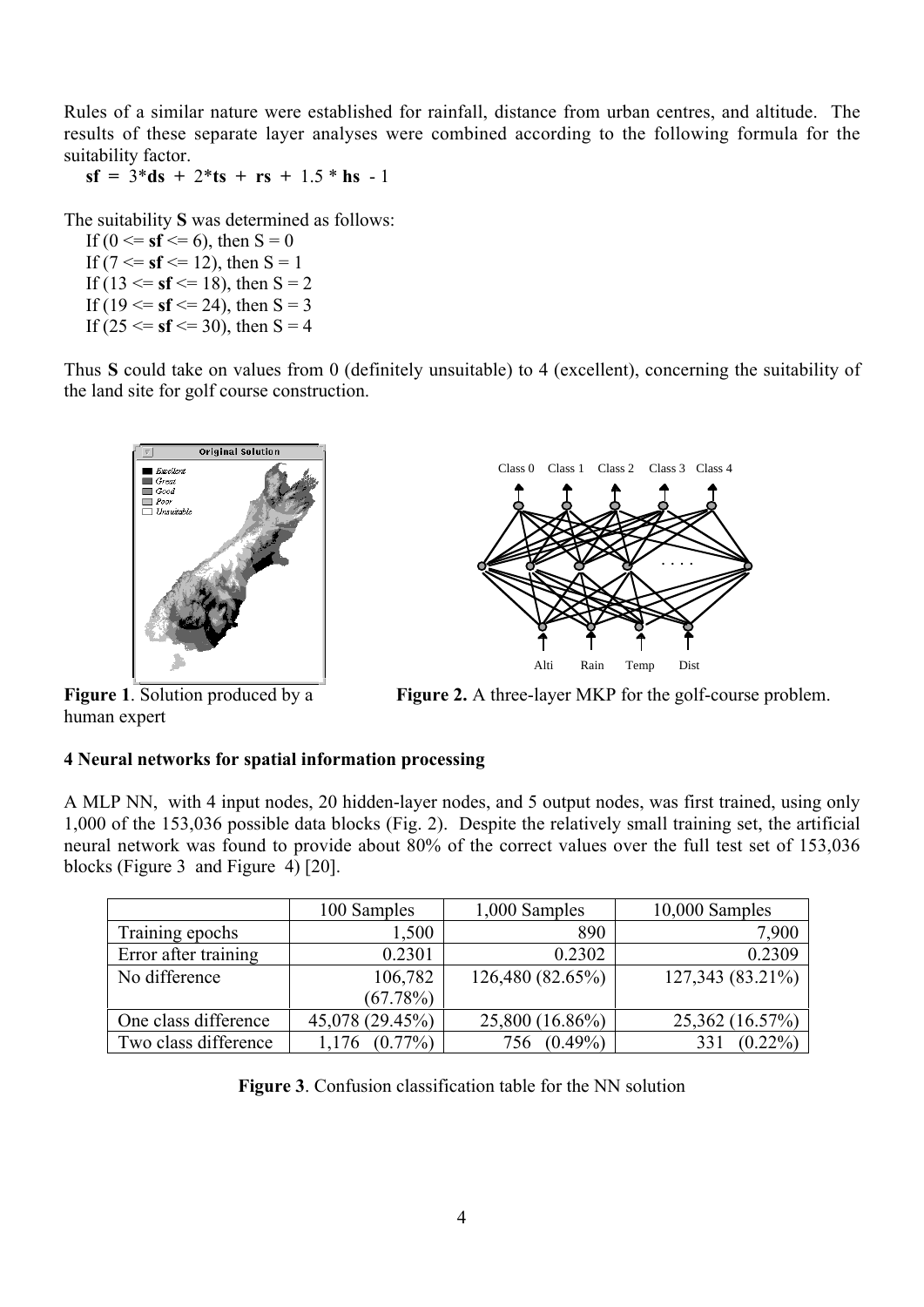As can be seen from Fig. 3, using only 1,000 of the 153,036 pixels, 82.65% of the pixels were classified correctly. Moreover, assuming that one class misclassifying is tolerable, more than 98% of the results of the NN recalling solutions will be acceptable, even if only 1000 samples are selected as training data of neural net from 153,036 possible ones. Nevertheless there is no great improvement in the solution from the case of 1,000 samples to the case of 10,000 samples [20]



**Figure 4**. Testing the NN solution on the whole data set.

### **5 Fuzzy neural networks for spatial information processing**

A FNN, as described in [1,15], was then used for the same task discussed in Section 4. Five linguistic values: *unsuitable*, *poor*, *good*, *great*, and *excellent*, were created for describing the output (decision) variable - the suitability level. They are presented as five fuzzy membership functions, depicted in Figure 5.



**Figure 5.** Membership function of suitability

All the input variables: altitude, rainfall, temperature, and distance, are represented as five fuzzy values each as illustrated in Figure 6.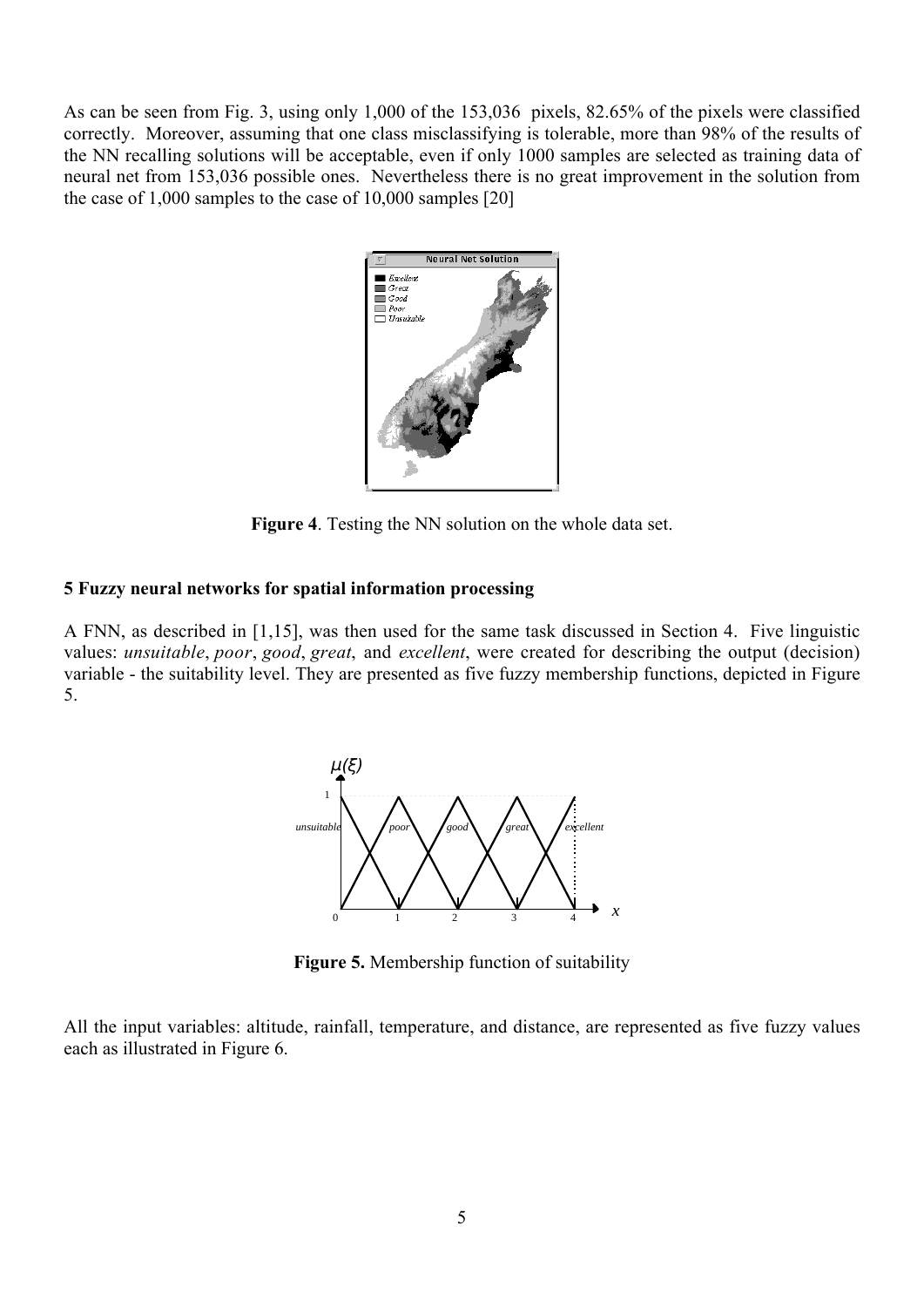

**Figure 6.** Membership functions for the input variables

To match the linguistic input values, a three layer FNN was created with 20 input nodes (each of which is associated with a membership function of the input variables), 20 hidden nodes, and 5 output nodes to calculate the output membership degrees (Figure 7) . The same number of (now appropriately fuzzified) samples, as those in the previous section, were taken from the 153,036 data examples. The FNN was trained with the 1,000 fuzzified samples using the backpropagation algorithm.



**Figure 7.** The partial-FNN architecture with the fuzzification and defuzzification procedures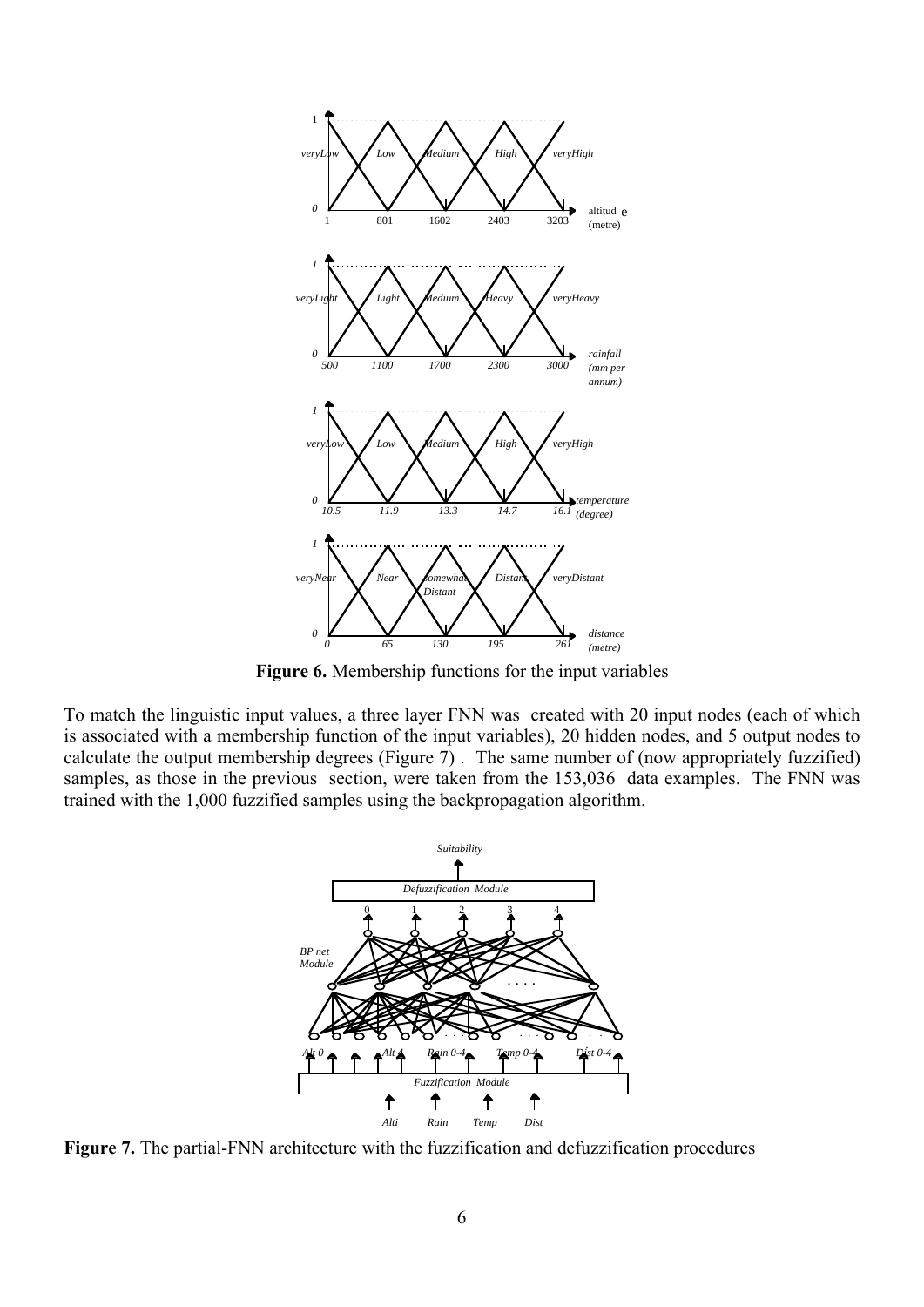The FNN was tested again over the entire data set, illustrated in Figure 8. Its evaluation is shown in Figure 9. It can be seen that the generalisation ability of the FNN was found to be better than that of the neural network solution given in the previous section.



**Figure 8**. Solution of fuzzy neuro hybrid system

| Training epochs        | 400              |
|------------------------|------------------|
| Error after training   | 0.1140           |
| No difference          | 131,060 (85.64%) |
| One class difference   | 21,729 (14.20%)  |
| Two classes difference | 247              |

**Figure 9**. The test results for the FNN solution

Using the FNN not only provides a better solution, but it also makes possible the extraction of underlying classification rules. Appropriate fuzzy inference methods can then be applied over the extracted rules, thus making possible to use a fuzzy rule-based system for the classification task. This issue is discussed in the next section.

# **6 Rules extraction and fuzzy reasoning for spatial systems**

Three methods for rules extraction from the trained FNN were investigated. The motivation for these three methods was to examine the performance and appropriateness of different rule structures with respect to spatial information processing. In each of the three cases the extracted rules were interpreted by applying various fuzzy reasoning methods as explained later in this section. Classification test results are presented and compared with the results obtained in the previous two sections.

The first rules extraction method used was the REFuNN [15] algorithm. A "zeroing" operation was performed on the FNN, and only the connection weights which were greater in value than a given threshold were kept. Thus, in this case, negative connection weights were not retained. Fuzzy rules with numerical coefficients of importance and confidence factors were then extracted, using the retained weights. An example of such a rule with its numerical coefficients is shown below (all input values range among A, B, C, D, or E, with A being the lowest value and E being the highest value) (see Figure 10):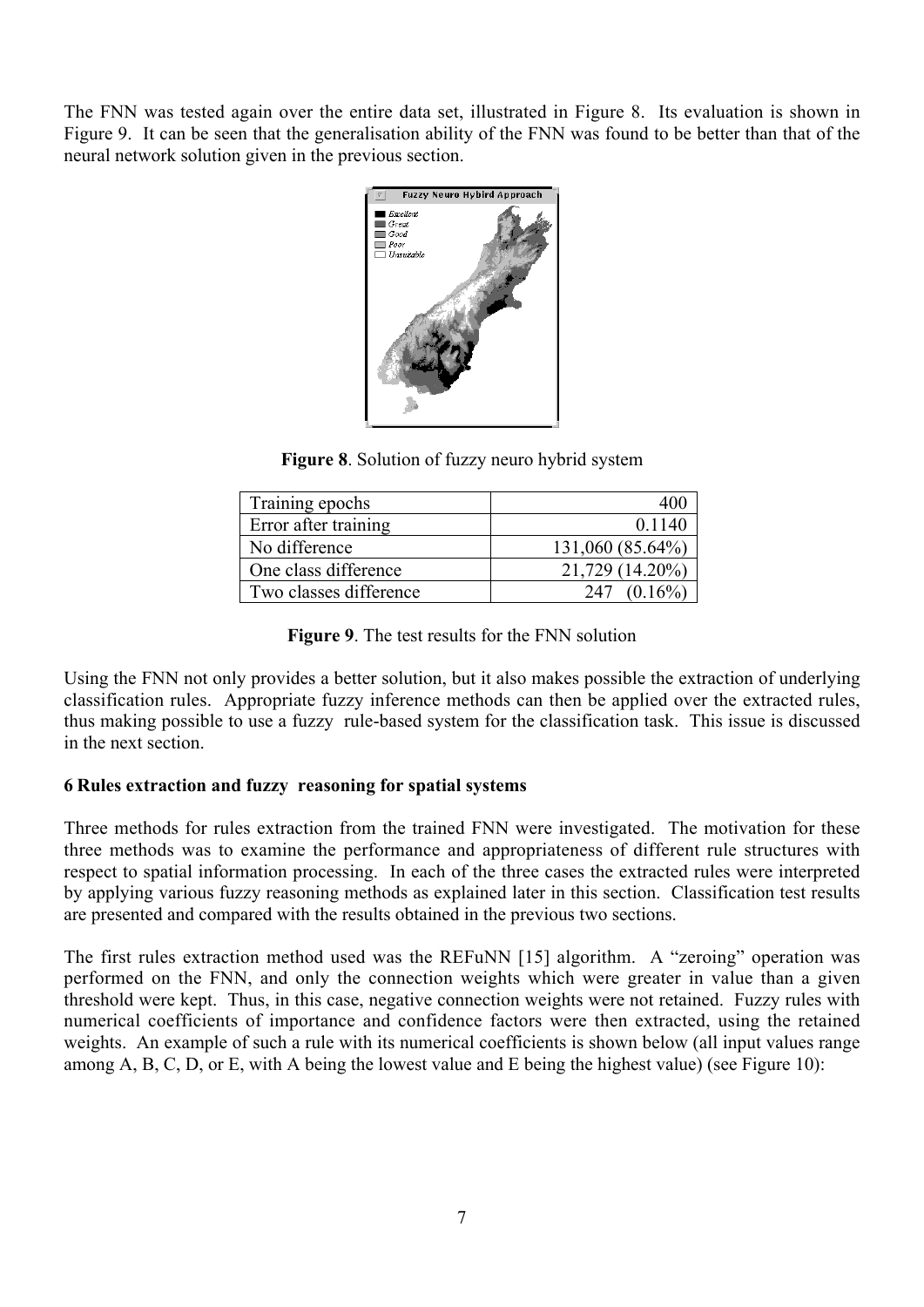**if** <ALTITUDE is B 6.216> and <RAINFALL is D 4.852> and <TEMPERATURE is A 5.302> and <DISTANCE is B 6.68> **then** <SUITABILITY is B 6.218>



**Figure 10.** Connection weights of a trained FNN are Interpreted as fuzzy rules by rules extraction algorithms

In order to apply min-max compositional or other methods for fuzzy inference over simple fuzzy rules, the weighted rules extracted above can be converted into simple rules by simply ignoring the numerical coefficients attached to them. For example the above given rule is converted into the following one:

**If**  $\leq$ ALTITUDE is B> and  $\leq$ RANFALL is D> and  $\leq$ TEMPERATURE is A> and  $\leq$ DISTANCE is B> **then** <SUITABILITY> is B>.

The conversion was made by retaining only those rule elements that have coefficients of importance above a certain threshold value (which may be set according to the problem at hand). Appendix A gives a sampling of the rules extracted by the above rules extraction method when a threshold of 4 is used. When these simple fuzzy rules are evaluated using a min-max compositional fuzzy inference method, the performance is not as good as the previous ones - only 40% of the South Island blocks (pixels) were categorised correctly and 50% are off by one from the correct value. This is a reflection of the inevitable loss of information during the conversion of the extracted weighted rules into simple "flat" rules.

Although the rules derived from the above approach were relatively simple, the method can yield a large number of rules. In the above case there were 254 rules extracted when the REFuNN algorithm was used. For the extracted rule set to be convenient for spatial analysis professionals, a smaller number of rules would be desirable. In order to arrive at a smaller number of rules and achieve better inference performance from extracted rules, a second rules extraction and fuzzy inference method was developed that used an evidential reasoning approach as explained below:

ß First, all the node connections in the fuzzy neural net that had a weight value below a certain threshold value (0 in this case) were constrained to be zero. In other words, all negative weighted connections were set to zero for this experiment. Then the fuzzy neural net was retrained under this constrained condition. This first step could be repeated, if necessary.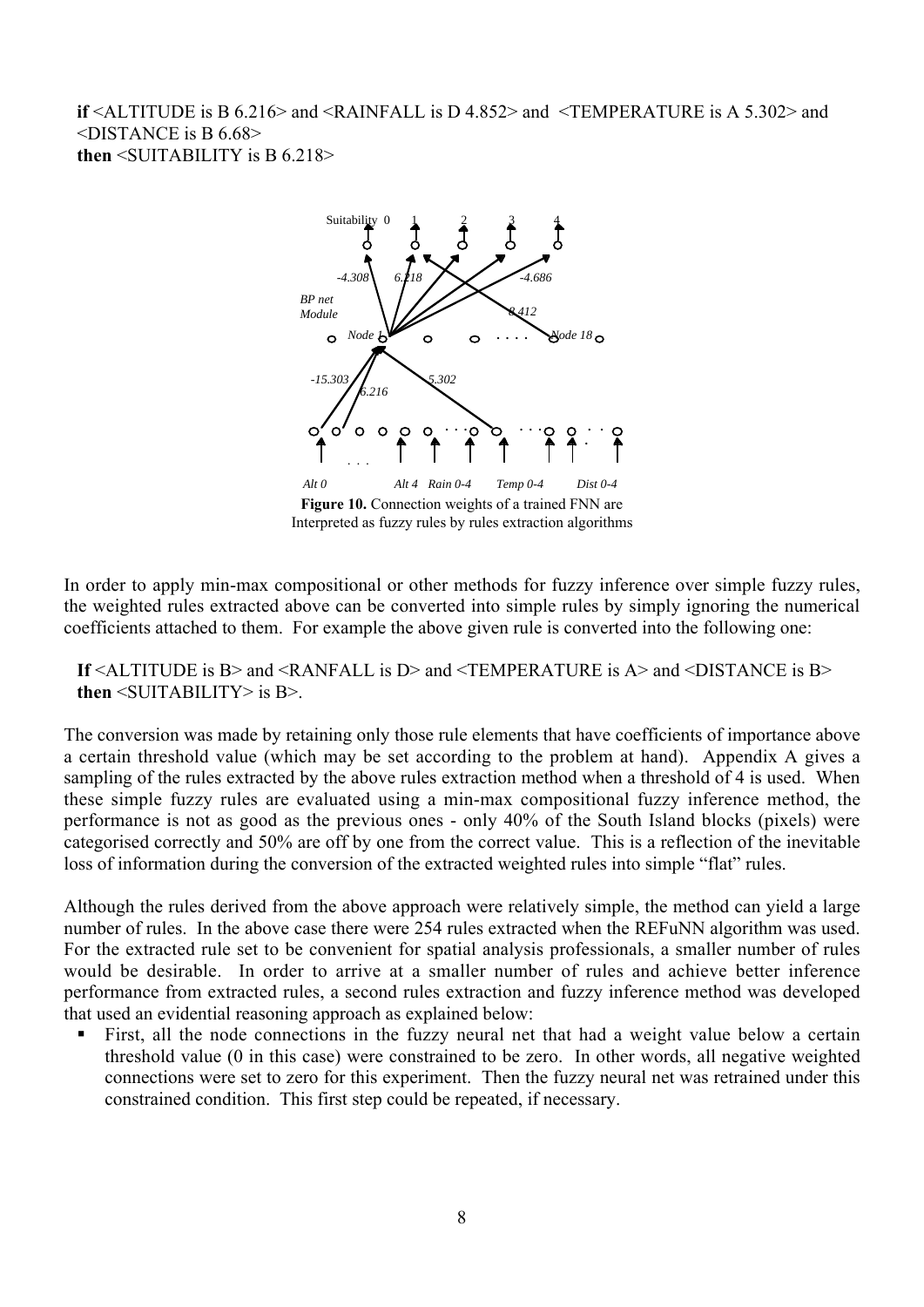- Then fuzzy rules are extracted from this neural network. Rule components were only derived from node connections that had weights above another chosen threshold value (4 in this case).
- For the inference procedure, the overall degree of matching for the left-hand side of each rule is calculated, which is a weighted sum of the membership values to which input data belong to all its antecedent elements. A rule fires if and only if the overall matching degree of its antecedent part is positive.
- Then the degree to which each of the output membership functions is inferred collectively by all the rules is determined by calculating a weighted sum of all the confidence factors associated with that output membership function from the activated rules.

This is illustrated in the following example.

Suppose, the altitude of a block is 267.8 metre, the rainfall is 2,400 mm/annum, the temperature is 10.5 degree, and the distance is 260 metre. The membership function values  $(\&)$  of the input variables to which these data belong was found to be:

 $\mu$ <sub>veryLow</sub> (Altitude) = 0.3,  $\mu_{Low}$  (Altitude) = 0.7,  $\mu$ <sub>*Heavy*</sub> (Rainfall) = 0.9,  $\mu_{\text{veryLow}}$  (Temperature) = 1.0,  $\mu$ <sub>*High*</sub> (Temperature) = 0,  $\mu$ <sub>Near</sub> (Distance) = 0,  $\mu$  somewhatDistant (Distance) = 0.

Then, overall degree of matching of the left-hand side of the exemplar rule from Figure 10 may be calculated by the following summation:

 $-15.303(0.3 + 6.216(0.7 + 4.852(0.9 + 5.302 = 10.69))$ 

which is positive, so all the rules that contain this left-hand side will fire. When this is done, an overall degree of  $\le$  Suitability is *Poor*  $>$  is calculated as  $6.218 + 8.412 = 14.63$ , which is positive again. Therefore, the membership function value  $\mu_{\text{Poor}}$  (Suitability) = 1, where the defuzzification method has been employed to obtain the final crisp solution.

A modified version of REFuNN was developed where negative connections not excluded from the resulting rules, and the number of rules equals the number of hidden nodes. The negative weights are represented in by using "not" in the rule. A representative rule is the following one:

**if** <ALTITUDE is A 7.938> or  $\leq$ ALTITUDE is not B 10.530 $>$  or <ALTITUDE is not C 5.442> or <RAINFALL is not C 4.294> or <RAINFALL is not D 4.457> or <TEMPERATURE is C 5.214> or <TEMPERATURE is not D 5.638> or <DISTANCE is not C 10.168> or <DISTANCE is not D 8.900> **then** <SUITABILITY is not C 12.2237> and <SUITABILITY is not D 7.177> and  $\leq$ SUITABILITY is E 8.946>

This second approach produces more complicated rules, but fewer in number than the first approach: there were now only 20 rules extracted for the sample golf course problem. It is our conjecture that this rule set would be more meaningful, and hence more practically useful, to spatial analysis professionals than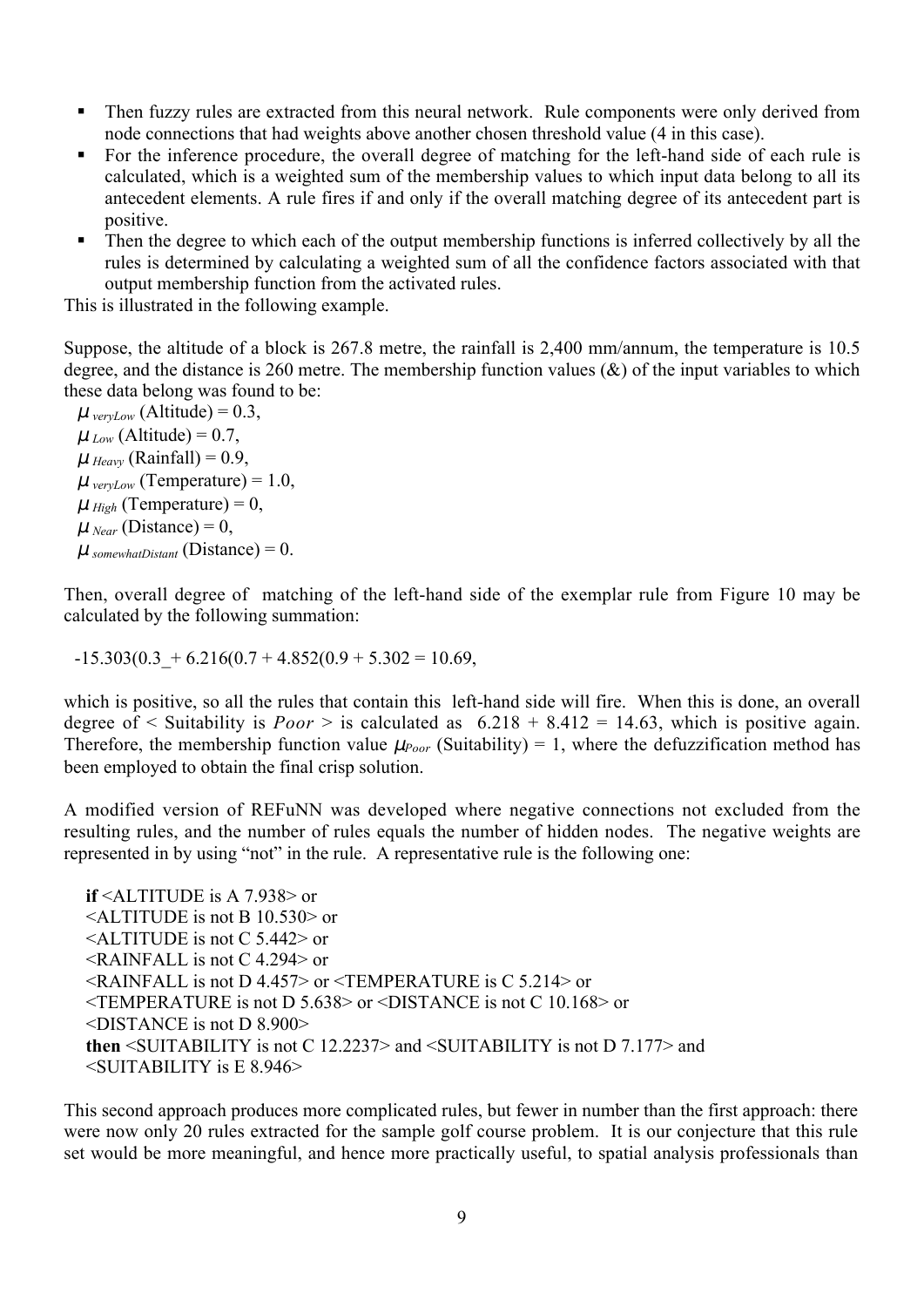the first rule set. When the evidential inference method was applied with the 20 fuzzy rules extracted for a threshold of 4, the results shown in Fig.11 were obtained. This represented an improved performance over that of the first method, i.e. 61% correct (61% in the category of "no difference" between the fuzzy inference classification and the "correct" classification). In general, the lower the extraction threshold, the more fuzzy rule components are extracted from a trained FNN and the more accurate is the solution achieved. The fuzzy inference solution over the rules for a threshold of 2 is pictured in Figure 12.

| No difference          | 93,402 (61.03%)     |
|------------------------|---------------------|
| One class difference   | 43,147 (28.19%)     |
| Two class difference   | $10,766$ $(7.04\%)$ |
| Three class difference | $(2.51\%)$<br>3.844 |
| Four class difference  | 1877                |

**Figure 11.** The results after applying fuzzy evidential reasoning over fuzzy rules extracted with the use of the modified REFuNN algorithm for a threshold of 2.



**Figure 12** .Test results after applying fuzzy evidential reasoning over fuzzy rules extracted with the use of the simplified REFuNN algorithm for a threshold of 2.

Although the solution of the fuzzy rule based approach above is not as precise as that of the NN or the FNN ones, 89% classification accuracy is achieved if one class error of misclassification is tolerated.

In order to generate a fuzzy rule set that involved simpler rules (fewer rule components) than that produced by the above method, a third fuzzy rule extraction approach was developed. It is called "LEave the Strongest COnnections and their Neighbouring ones" (LESCON). According to this method the FNN was trained as before, with negative weighted connections set to zero. Then the FNN was retrained with only the strongest input node connections and its neighboring connections being retained. All other input node connections were constrained to be zero during this last retraining stage. When rules are extracted each hidden node represents a single fuzzy rule, which has only the strongest connection from each fuzzy input variable as well as its neighbouring connections, represented in its antecedent part. This will result in fewer components in the antecedent part of the rule than the above-described second approach. A set of 20 fuzzy rules, extracted in this fashion is shown in Appendix B. A representative rule from this approach was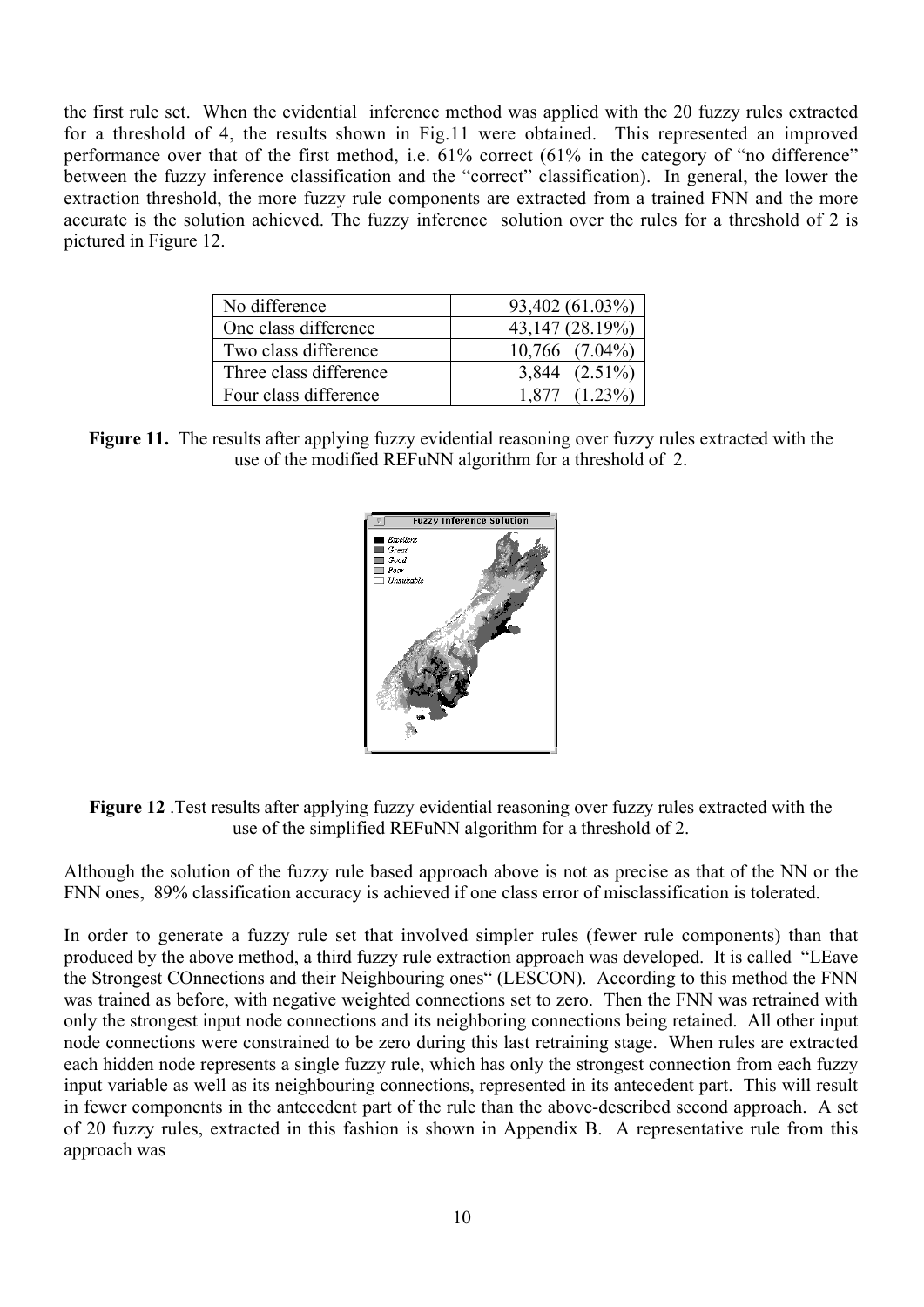**if** <Altitude is not A 16.482> or  $\leq$ Rainfall is not C 2.186 $>$  or  $\leq$ Rainfall is E 2.423 $>$  or <Temperature is A 12.592> or <Temperature is B 5.095> or <Distance is not C 8.566> or <Distance is D 5.019> **then** <Suitability is A 13.469> and <Suitability is not B 19.502>

This rule is relatively easy to interpret, since it essentially says that if the Altitude is not very low or the Rainfall is very high or the Temperature is low or the Distance is relatively great, then the Suitability is very low. The rules derived by this LESCON approach were tested on the entire data set and resulted in 56% of the pixels classified "correctly" (Fig. 13). Although the overall inference performance wasn't quite as good as the second method, the simpler structure of these rules were thought to be potentially more valuable for practical use.

| No difference          | $86,367(56.4\%)$   |
|------------------------|--------------------|
| One class difference   | 39,749 (26.0%)     |
| Two class difference   | $13.196$ $(8.6\%)$ |
| Three class difference | $(4.7\%$           |
| Four class difference  | 6.548              |

**Figure 13**. Test results (confusion table) for the evidential reasoning method applied on fuzzy rules extracted by using the LESCON method.

### **7 Conclusion**

The paper presents a novel approach, *neuro-fuzzy engineering*, to spatial data analysis and to building decision making systems based on spatial information processing. It affords the possibility that the system under construction can learn from data, perform approximate reasoning, extract rules from the data, and explain the underlying rules of the solution to the spatial problem. Three fuzzy rule development approaches were described in the context of a golf course suitability decision making problem and experimental results were presented. It is important to emphasize that the extraction of rules is valuable only to the degree to which the extracted rules are meaningful and comprehensible to human observers. Three rule-extraction and inference approaches were developed that had differing degrees of complexity and inference performance, and the decision as to which one is superior can only be made by spatial analysts for a given application. The neuro-fuzzy engineering approach seeks to *engineer* appropriate rule extraction processes for given application tasks in spatial analysis, and this can only be ultimately accomplished with the collaborative participation of spatial information professionals to provide appropriate feedback. Further research aims it is planned to combine the neuro-fuzzy engineering techniques with the traditional geographic information systems, known as GIS, in order to combine the excellent visualisation and statistical analysis features of GIS with the neuro-fuzzy engineering techniques for sophisticated spatial information processing.

#### **Acknowledgment**

The reported work was conducted under a PGSF (Public Good Science) research grant UOO509, funded by the New Zealand Foundation for Research, Science and Technology.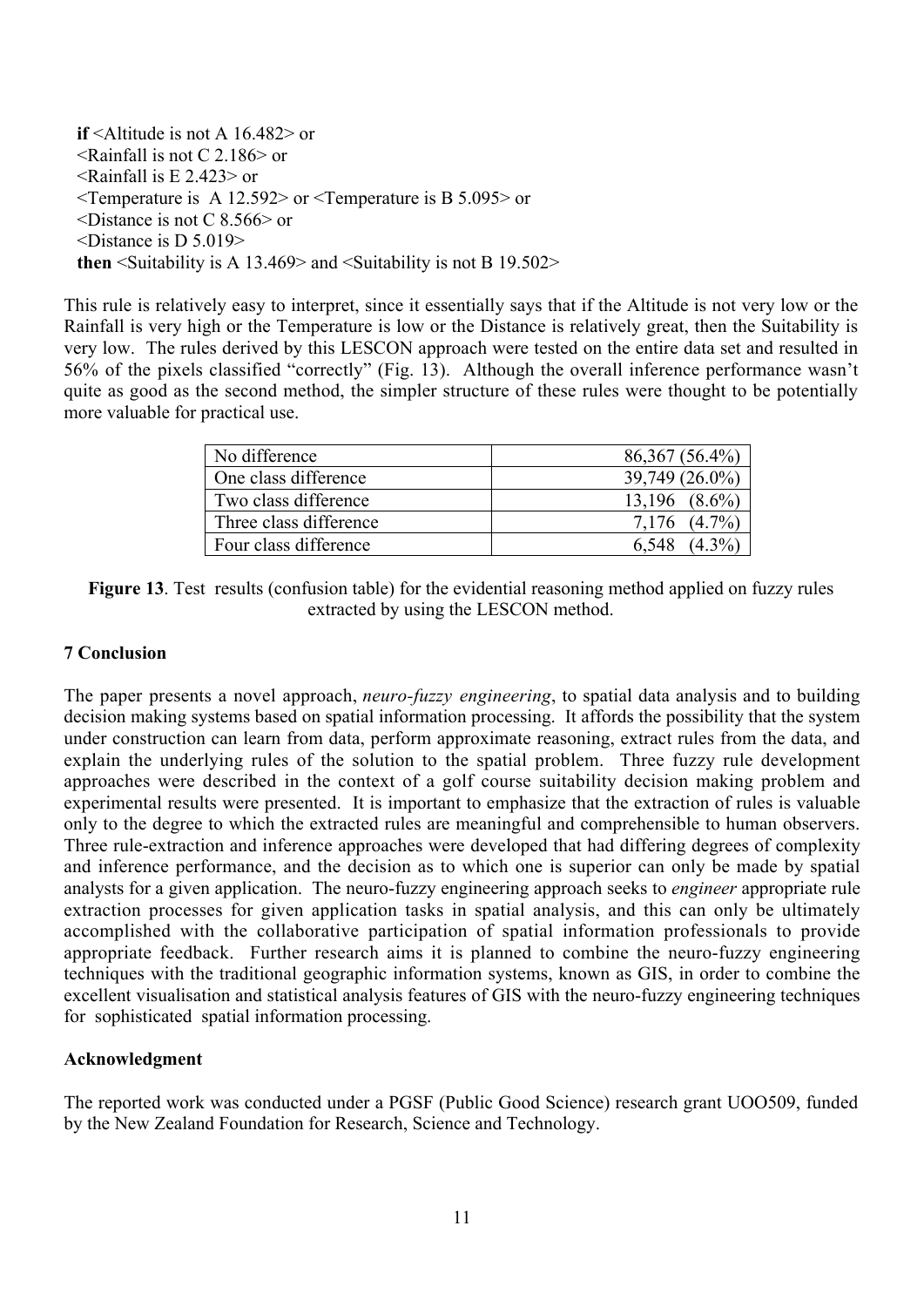# **References**

- [1] Kasabov, N., "Foundations of Neural Networks, Fuzzy Systems and Knowledge Engineering", MIT Press, Cambridge, Massachusetts, 1996.
- [2] D Rumelhart and J McClelland, Parallel Distributed Processing: Explorations in the Microstructure of Cognition, Vol 1 and 2, Cambridge: MIT Press, 1986.
- [3] D Rumelhart, J McClelland, and R Williams, "Learning representations by backpropagating errors", Nature, Vol 323, 1986, pp. 533-536.
- [4] G. Cybenko, "Approximation by Superposition of Synosuidal Function", Mathematics of Control, Signals, and Systems, 2 (1989), pp. 303-314.
- [5] L A Zadeh, "Fuzzy sets", Information and Control, Vol 8, 1965, pp. 338-353.
- [6] M Sugeno and G T Kang, "Structure identification of fuzzy model", Fuzzy Sets and Systems, Vol 28, 1988, pp. 15-33.
- [7] T Takagi and M Sugeno, "Fuzzy identification of systems and its applications to modeling and control", IEEE Transactions on Systems, Man, and Cybernetics, Vol 15, No 1, 1985, pp. 116-132.
- [8] Bezdek, J.C., Hall, L.O. and Clarke, L.P., "Review of MR Image Segmentation Techniques Using Pattern Recognition", Medical Physics, 20(4), 1993: 1033-1048.
- [9] Bezdek, J.C., "A Review of Probabilistic, Fuzzy, and Neural Models for Pattern Recognition", Journal of Intelligent and Fuzzy Systems, 1(1), 1993: 1-25.
- [10] Kasabov, N.K., "Hybrid Connectionist Fuzzy Production System: Towards Building Comprehensive AI", Intelligent Automation and Soft Computing, 1(4), 1995: 351-360.
- [11] Horikawa, S.-I., Furuhashi, T. and Uchikawa, Y., "On Fuzzy Modelling Using Fuzzy Neural Networks with the Back-Propagation Algorithm", IEEE Transactions on Neural Networks, 3(5), 1992: 801-806.
- [12] Gupta, M. and Rao, D.H. On the principles of fuzzy neural networks, Fuzzy Sets and Systems, 61(1), 1994: 1-18.
- [13] N K Kasabov, "Learning fuzzy production rules for approximate reasoning with connectionist production systems", in: Artificial Neural Networks 2, North Holland, Lawrence Erlbaum, 1993, pp. 337-345.
- [14] N K Kasabov, "Learning fuzzy rules through neural networks", Proceedings of the first New Zealand International Two-Stream Conference on Artificial Neural Networks and Expert Systems, 1993, pp. 137-140.
- [15] Kasabov, N.K., "Learning Fuzzy Rules and Approximate Reasoning in Fuzzy Neural Networks and Hybrid Systems", Fuzzy Sets and Systems, Special Issue, 1996:1-19.
- [16] R Andrews, J Diederich, and A B Tickle, "A survey and critique of techniques for extracting rules from trained artificial neural networks", PQUTNRC-95-01-02, Queensland University of Technology, 1995.
- [17] L M Fu, "Rule generation from neural networks", IEEE Transactions on Systems, Man, and Cybernetics, Vol 24, No 8, 1994, pp. 1114-1124.
- [18] S. Openshaw, "Developing Appropriate Spatial Analysis Methods for GIS", in Geographical Information Systems, Vol. 1 Principles, D. J. Maguire, M. F. Goodchild, and D. W. Rhind (eds.), Longman Scientific, Essex, (1991) pp. 389-402.
- [19] X. Zhuang and B. A. Engel, "Classification of Multispectral Remote Sensing Data Using Neural Networks vs. Statistical Methods", in Proceedings of the International Winter Meeting of the American Society of Agricultural Engineers, Chicago, (1990).
- [20] G. L. Benwell, N. Kasabov, M. K. Purvis, F. Zhang, B. R. Mclennan, and S. Mann, "Spatial Analysis with Artificial Neural Networks", in Conf. Proc. Eight Australian Joint Artificial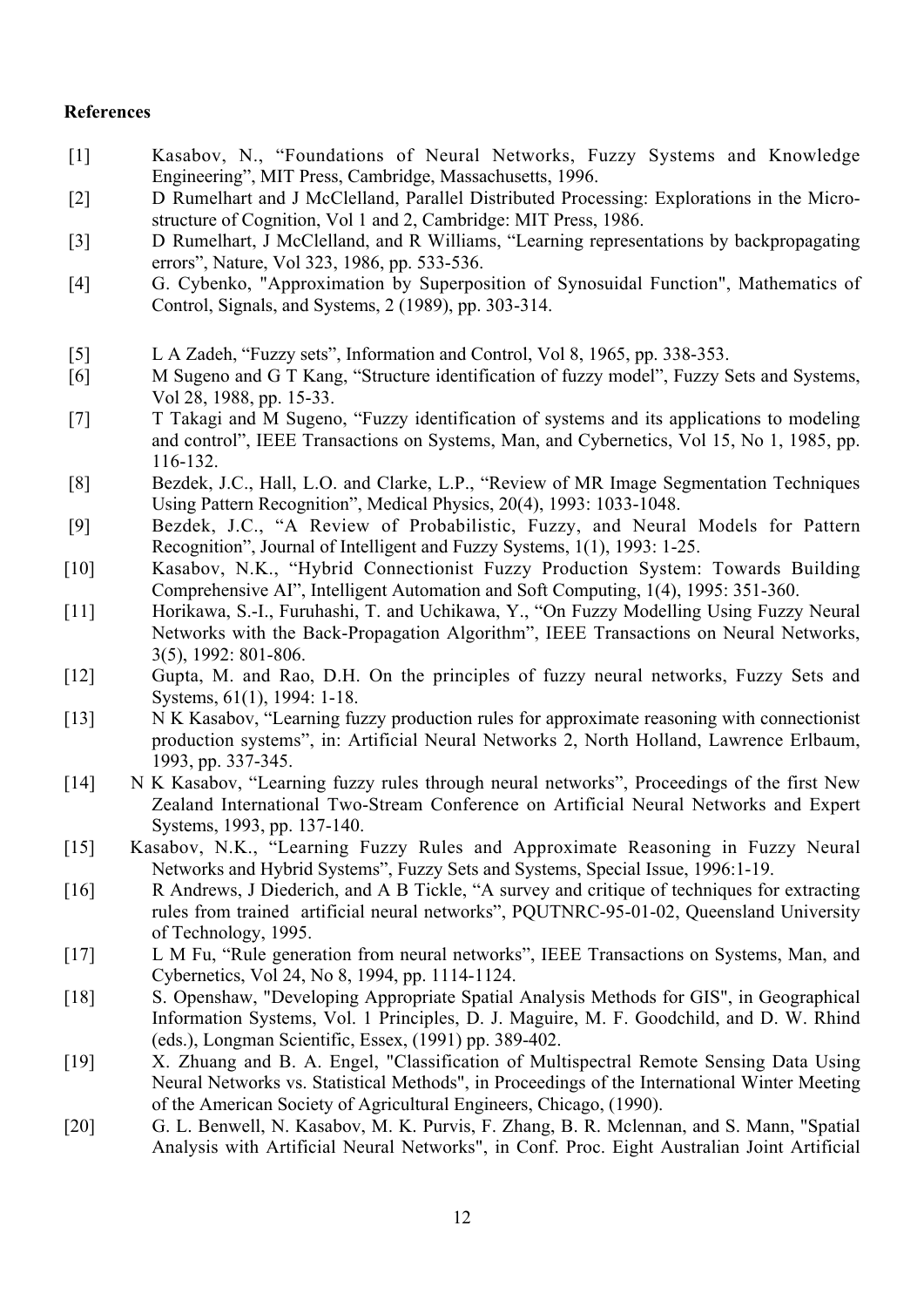Intelligence Conference, Proceedings of the Workshop on AI and the Environment, Australian Defence Force Academy, Canberra, Australia, 1995, pp. 43-52.

[21] M K Purvis, N K Kasabov, F Zhang, and G L Benwell, "Connectionist-based methods for knowledge acquisition from spatial data", Proceedings of the IASTED International Conference on Advanced Technology in the Environmental Field, Gold Coast, Australia, 1996, pp. 151-154.

### **Appendix A. Sampling of fuzzy rules extracted from a trained FNN for the golf-course problem by using the REFuNN method for a threshold of 4.**

```
if \leqAltitude is C> and \leqRainfall is A> and \leqTemperature is D> and \leqDistance is A>then \leqSuitability is A>else
if \leqAltitude is C> and \leqRainfall is A> and \leqTemperature is D> and \leqDistance is D>then \leqSuitability is A>else
if \leqAltitude is C> and \leqRainfall is D> and \leqTemperature is D> and \leqDistance is A>then \leSuitability is A>else
if \leqAltitude is C> and \leqRainfall is D> and \leqTemperature is D> and \leqDistance is D>then \leSuitability is A>else
if \leqAltitude is B> and \leqRainfall is E> and \leqTemperature is A>then \leSuitability is A>else
if \leqAltitude is C> and \leqRainfall is E> and \leqTemperature is A>then \leSuitability is A>else
...
if \leqAltitude is B> and \leqRainfall is D> and \leqTemperature is A> and \leqDistance is C>then \leSuitability is B>else
if \leqAltitude is B> and \leqRainfall is D> and \leqTemperature is B> and \leqDistance is C>then \leSuitability is B>else
if \leqAltitude is C> and \leqRainfall is D> and \leqTemperature is A> and \leqDistance is C>then \leSuitability is B>else
if \leqAltitude is C> and \leqRainfall is D> and \leqTemperature is B> and \leqDistance is C>then \leqSuitability is B>else
if \leqAltitude is B> and \leqRainfall is E> and \leqTemperature is A>then \leqSuitability is B>else
if \leqAltitude is C> and \leqRainfall is E> and \leqTemperature is A>then \leqSuitability is B>else
if \leqAltitude is D> and \leqRainfall is E> and \leqTemperature is A>
```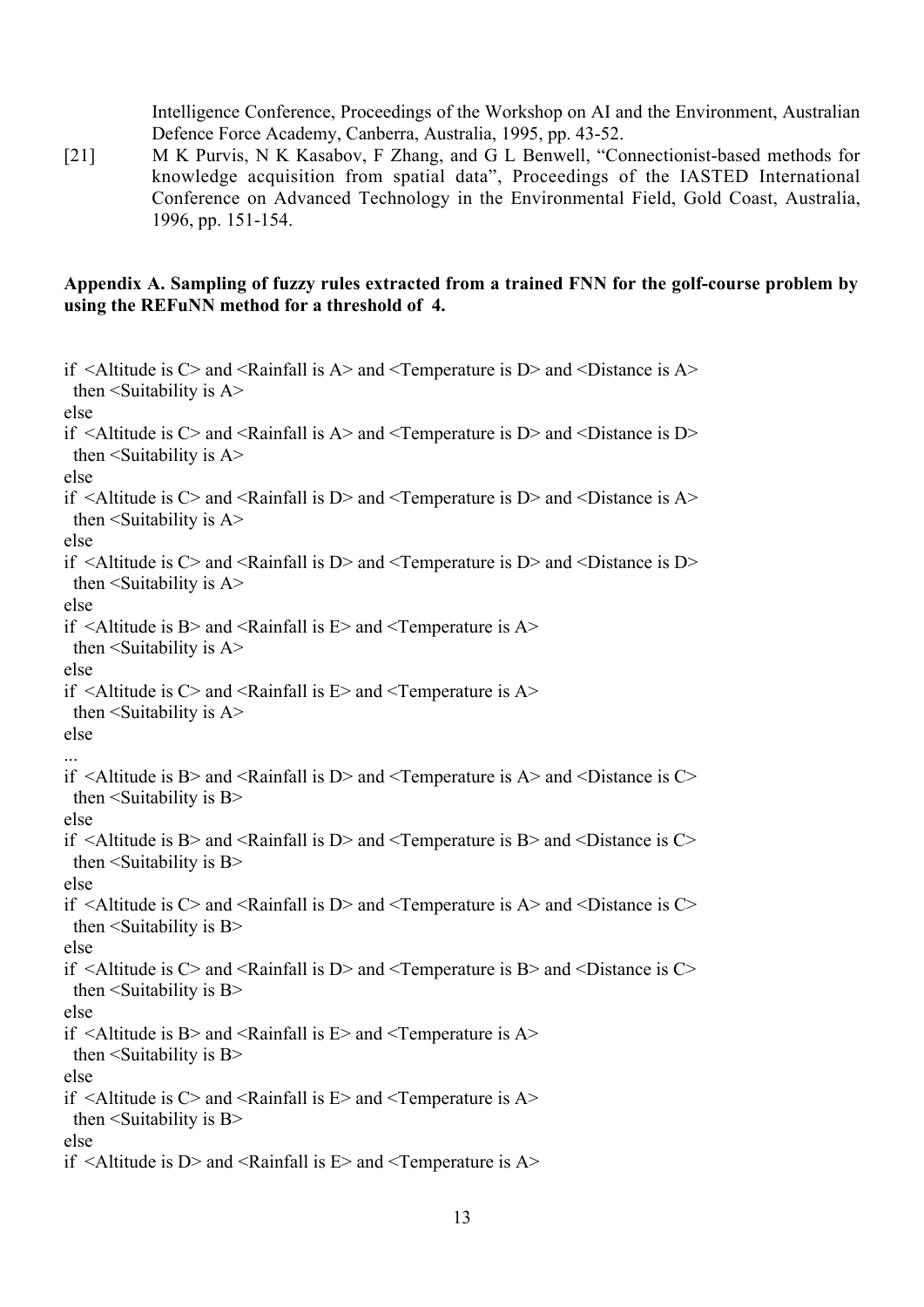| then $\le$ Suitability is B $>$<br>else                                                                                                                          |  |
|------------------------------------------------------------------------------------------------------------------------------------------------------------------|--|
| if $\leq$ Temperature is C $>$ and $\leq$ Distance is D $>$<br>then $\le$ Suitability is C $>$                                                                   |  |
| else<br>if $\leq$ Altitude is B> and $\leq$ Rainfall is D> and $\leq$ Temperature is A> and $\leq$ Distance is C><br>then $\le$ Suitability is C $>$             |  |
| else<br>if $\leq$ Altitude is B> and $\leq$ Rainfall is D> and $\leq$ Temperature is B> and $\leq$ Distance is C><br>then $\le$ Suitability is C $>$             |  |
| else<br>if $\leq$ Altitude is C $>$ and $\leq$ Rainfall is D $>$ and $\leq$ Temperature is A $>$ and $\leq$ Distance is C $>$<br>then $\le$ Suitability is C $>$ |  |
| else                                                                                                                                                             |  |
| if $\leq$ Altitude is B> and $\leq$ Rainfall is B> and $\leq$ Temperature is B> and $\leq$ Distance is B><br>then $\le$ Suitability is D $>$<br>else             |  |
| if $\leq$ Altitude is B> and $\leq$ Rainfall is B> and $\leq$ Temperature is B> and $\leq$ Distance is D><br>then $\le$ Suitability is D $>$<br>else             |  |
| if $\leq$ Altitude is B> and $\leq$ Rainfall is B> and $\leq$ Temperature is E> and $\leq$ Distance is A><br>then $\le$ Suitability is D $>$<br>else             |  |
| if $\leq$ Altitude is B> and $\leq$ Rainfall is B> and $\leq$ Temperature is E> and $\leq$ Distance is B><br>then $\le$ Suitability is D $\ge$<br>else           |  |
| if $\leq$ Altitude is B> and $\leq$ Rainfall is B> and $\leq$ Temperature is E> and $\leq$ Distance is D><br>then $\le$ Suitability is D $>$                     |  |
| else<br>if $\leq$ Altitude is B> and $\leq$ Rainfall is D> and $\leq$ Temperature is A> and $\leq$ Distance is A><br>then $\le$ Suitability is D $>$             |  |
| else<br>if $\leq$ Altitude is A $>$ and $\leq$ Temperature is C $>$ and $\leq$ Distance is B $>$<br>then $\le$ Suitability is E $>$<br>else                      |  |
| if $\leq$ Altitude is A> and $\leq$ Rainfall is B> and $\leq$ Distance is B><br>then $\le$ Suitability is E $>$<br>else                                          |  |
| if $\leq$ Altitude is A> and $\leq$ Rainfall is E> and $\leq$ Distance is B><br>then $\le$ Suitability is E $>$                                                  |  |
| else<br>if $\leq$ Altitude is B> and $\leq$ Rainfall is D> and $\leq$ Temperature is D> and $\leq$ Distance is A><br>then $\le$ Suitability is E $>$             |  |
| else<br>if $\leq$ Altitude is B> and $\leq$ Rainfall is D> and $\leq$ Temperature is D> and $\leq$ Distance is D><br>then $\le$ Suitability is E $>$             |  |
|                                                                                                                                                                  |  |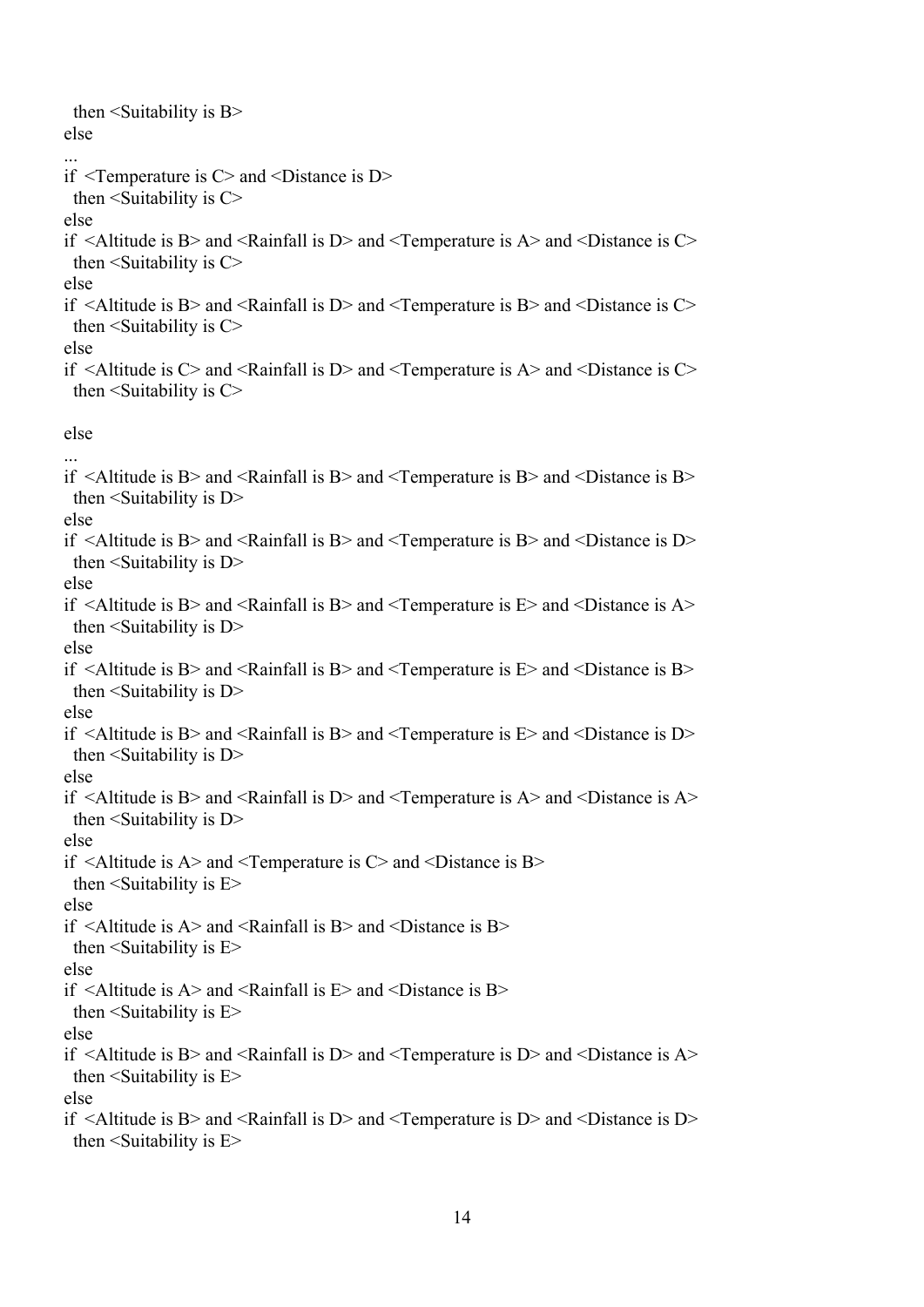else

if  $\leq$ Altitude is B $>$  and  $\leq$ Rainfall is E $>$  and  $\leq$ Temperature is D $>$  and  $\leq$ Distance is A $>$ then  $\le$ Suitability is E $>$ else if  $\leq$ Altitude is B $>$  and  $\leq$ Rainfall is E $>$  and  $\leq$ Temperature is D $>$  and  $\leq$ Distance is D $>$ then  $\le$ Suitability is E $>$ else if  $\leq$ Altitude is C $>$  and  $\leq$ Rainfall is D $>$  and  $\leq$ Temperature is D $>$  and  $\leq$ Distance is A $>$ then  $\le$ Suitability is E $>$ else if <Altitude is C> and <Rainfall is D> and <Temperature is D> and <Distance is D> then  $\leq$ Suitability is E $>$ else if <Altitude is C> and <Rainfall is E> and <Temperature is D> and <Distance is A> then  $\le$ Suitability is E $>$ else if  $\leq$ Altitude is C $>$  and  $\leq$ Rainfall is E $>$  and  $\leq$ Temperature is D $>$  and  $\leq$ Distance is D $>$ then  $\le$ Suitability is E $>$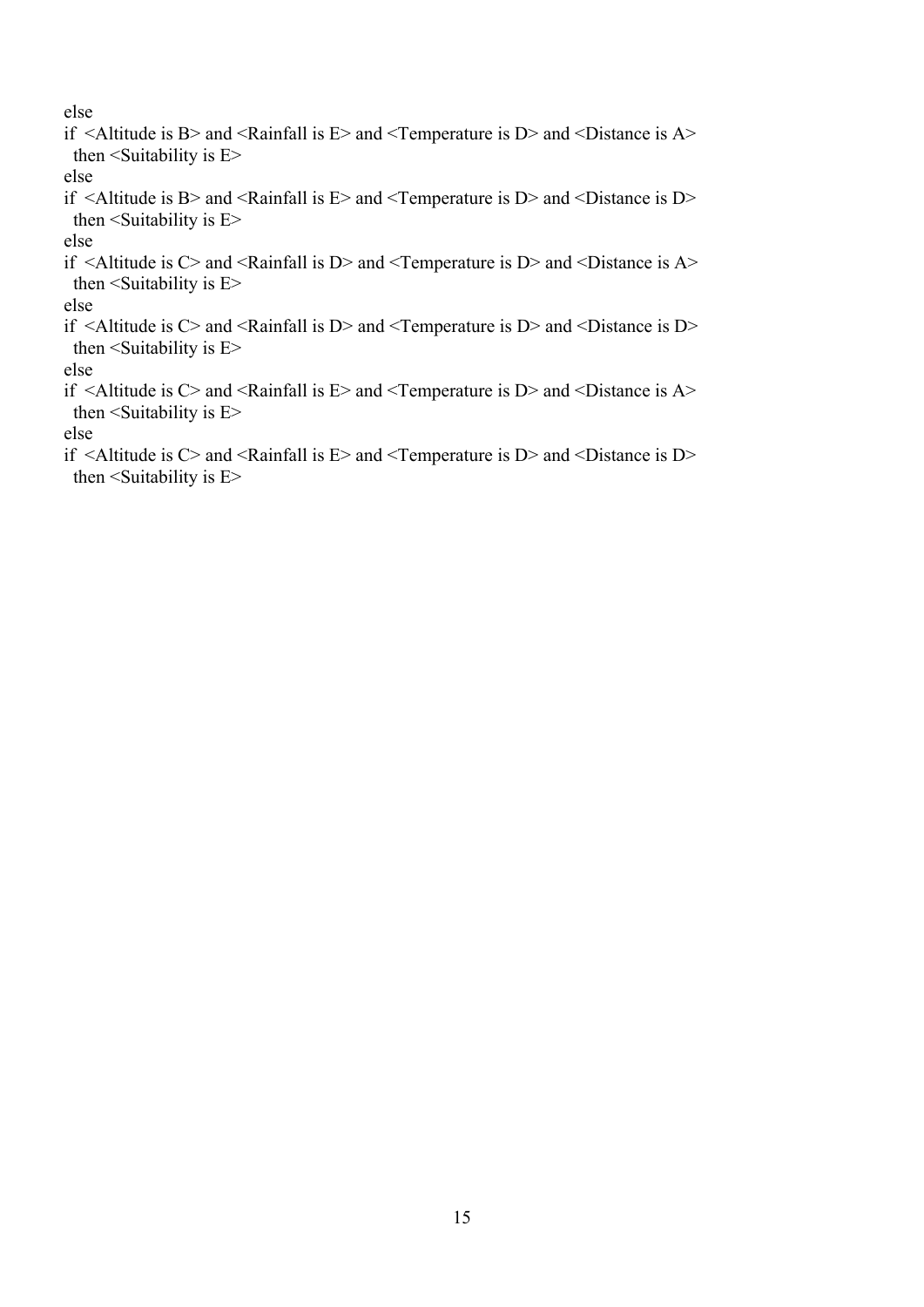### **Appendix B. Fuzzy rules extracted from a trained FNN on the golf-course data with the use of the "LEave the Strongest COnnections and the Neighbouring ones" (LESCON) method**

if <Altitude is A 13.0273> or <Altitude is not B 15.9051> or <Rainfall is E 10.4085> or  $\leq$ Temperature is not B 4.09406> or  $\leq$ Distance is C 8.75057> or  $\leq$ Distance is not D 4.44167> then <Suitability is A 8.89592> and  $\le$ Suitability is not B 10.754 $>$  and  $\le$ Suitability is C 9.3568 $>$  and  $\le$ Suitability is not D 7.86719 $>$ else if <Altitude is A 4.95228> or <Altitude is not B 6.76817> or <Rainfall is not A 3.95766> or <Rainfall is B 4.79682> or <Temperature is not A 3.30265> or <Distance is B 8.26505> then <Suitability is not A 10.7605> and  $\le$ Suitability is C 6.73752> and  $\le$ Suitability is not D 8.50128> and  $\le$ Suitability is E 8.21429> else if <Altitude is A 7.86952> or <Altitude is not B 9.91048> or <Rainfall is A 2.15575> or <Temperature is C 7.31038> or <Temperature is not D 6.64119> or <Distance is not A 3.78694> or  $\leq$ Distance is not B 2.52337> or  $\leq$ Distance is not C 4.76734> then  $\le$ Suitability is not C 8.37734 $>$  and  $\le$ Suitability is not D 6.67695 $>$  and  $\le$ Suitability is E 7.9864 $>$ else if <Altitude is A 9.01384> or <Rainfall is A 9.84078> or <Temperature is not B 5.09546> or <Temperature is C 7.70795> or <Temperature is D 6.67762> then <Suitability is not A 4.25216> and <Suitability is not B 14.6772> and  $\le$ Suitability is not C 11.5201> and  $\le$ Suitability is D 14.46> else if <Altitude is B 12.7054> or <Altitude is not C 18.9117> or <Rainfall is not C 5.37072> or <Rainfall is D 10.3822> or <Rainfall is not E 4.8775> or <Temperature is A 2.2537> or <Temperature is not B 3.05944> or <Distance is A 10.6352> or <Distance is not B 3.9751> then <Suitability is not B 8.13483> and  $\le$ Suitability is D 6.13101> else if <Altitude is B 2.79218> or <Altitude is C 11.8224> or <Rainfall is D 3.71634> or <Rainfall is E 4.06815> or <Temperature is A 11.1077> or <Distance is A 3.76611> or <Distance is B 11.9971> or <Distance is not C 10.8761> then <Suitability is not C 17.2116> and  $\le$ Suitability is D 8.30443> and  $\le$ Suitability is not E 13.1925> else if <Altitude is B 3.39278> or <Altitude is C 4.72182> or <Rainfall is D 8.02081> or <Rainfall is E 3.04538> or <Temperature is D 20.8153> or <Distance is not C 12.6237> or <Distance is D 2.34545> then <Suitability is not A 14.0995> and  $\le$ Suitability is B 16.6715> and  $\le$ Suitability is E 8.62711> else if <Altitude is B 7.93521> or <Rainfall is not A 7.05954> or <Rainfall is B 10.2588> or <Rainfall is C 2.29922> or <Temperature is not B 2.60861> or <Temperature is C 8.36302> or <Temperature is not D 3.42525> or <Distance is C 5.45352> then <Suitability is not A 5.54203> and <Suitability is not B 14.0267> and <Suitability is D 14.2643 $>$  and <Suitability is not E 18.2878> else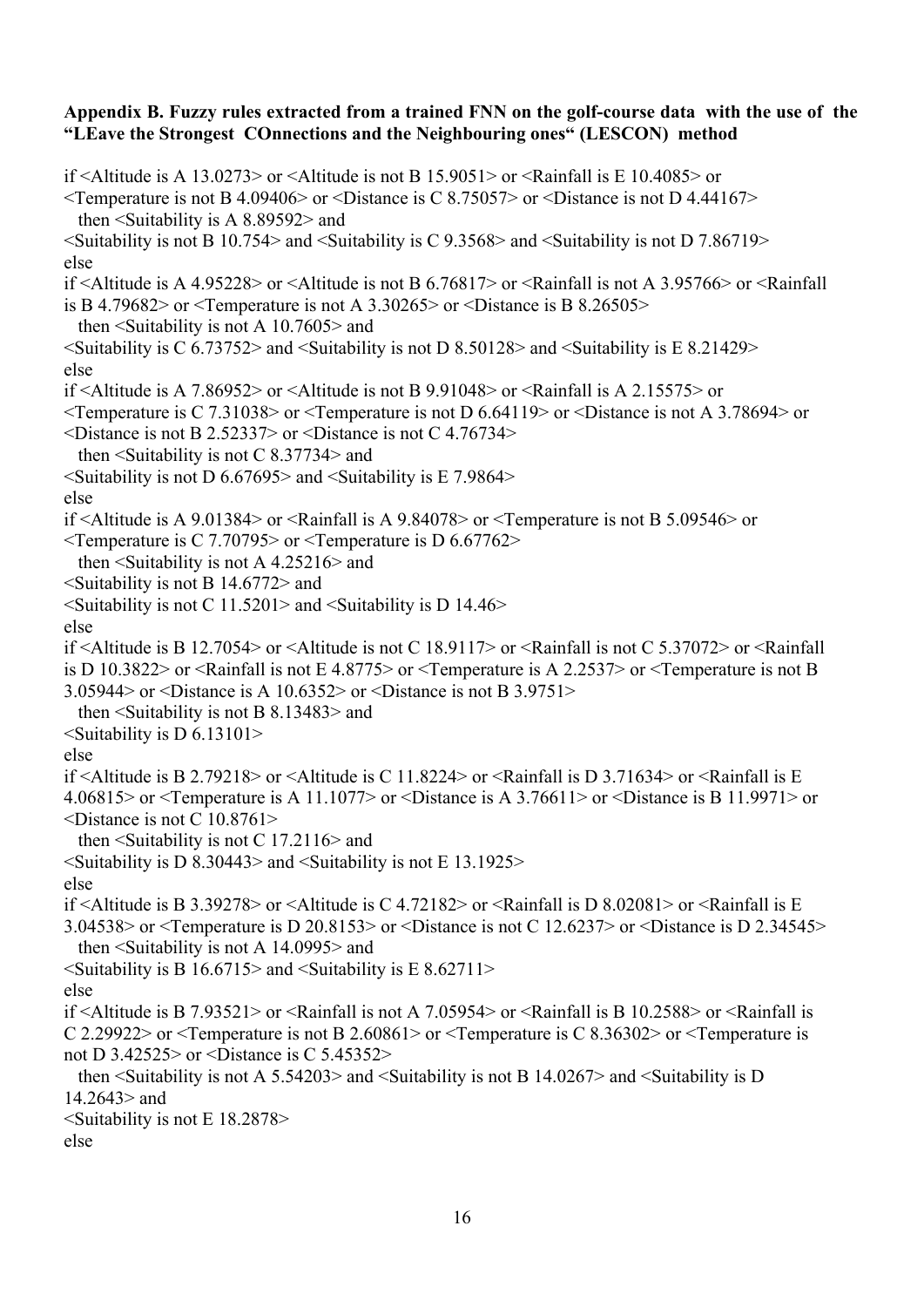if <Altitude is C 12.6486> or <Altitude is not D 2.91195> or <Rainfall is A 7.56551> or <Rainfall is B 3.92754> or <Temperature is not B 7.54877> or <Temperature is C 9.28581> or <Temperature is not D 5.83064> or  $\leq$ Distance is not C 16.1327> or  $\leq$ Distance is D 14.878> then <Suitability is not D 9.42645> and <Suitability is E 9.46109> else if <Altitude is C 16.5925> or <Rainfall is not C 3.59343> or <Rainfall is D 5.31406> or <Rainfall is E 3.43175> or <Temperature is A 6.2262> or <Distance is C 10.5317> or <Distance is D 3.94971> then <Suitability is not A 4.86968> and <Suitability is C 10.0662> and <Suitability is not D 12.9877> else if  $\leq$ Altitude is C 8.00641> or  $\leq$ Rainfall is D 5.90299> or  $\leq$ Rainfall is not E 7.75102> or  $\leq$ Temperature is not C 4.89196> or  $\leq$ Temperature is D 3.67105> or  $\leq$ Distance is not C 7.0164> or <Distance is D 6.24405> then <Suitability is A 7.57558> and  $\le$ Suitability is not B 6.01196 $>$  and  $\le$ Suitability is C 4.61644 $>$ else if <Altitude is D 7.63874> or <Rainfall is D 9.42996> or <Temperature is A 16.2979> or  $\leq$ Temperature is not B 5.35385> or  $\leq$ Distance is C 6.51662> or  $\leq$ Distance is D 21.6948> then <Suitability is B 11.0054> and  $\le$ Suitability is not C 15.6962> else if <Altitude is not A 15.7708> or <Rainfall is C 2.15311> or <Rainfall is D 7.01743> or <Rainfall is E 3.41303> or <Temperature is A 6.47468> or <Temperature is B 5.23355> or <Distance is not B 5.29901> or <Distance is C 5.72783> or <Distance is not D 3.80905> then <Suitability is B 9.29823> and <Suitability is C 13.9202> and <Suitability is not D 24.3266> and  $\le$ Suitability is not E 4.68894 $>$ else if  $\leq$ Altitude is not A 16.4821> or  $\leq$ Rainfall is not C 2.18582> or  $\leq$ Rainfall is E 2.42311> or <Temperature is A 12.5918> or <Temperature is B 5.09485> or <Distance is not C 8.56606> or <Distance is D 5.0194> then <Suitability is A 13.4692> and <Suitability is not B 19.5022> else if <Altitude is not A 17.2851> or <Altitude is B 2.50714> or <Altitude is C 3.07074> or <Rainfall is E 5.79224> or <Temperature is not B 4.34055> or <Distance is not A 6.03842> then  $\le$ Suitability is A 8.94499> and  $\le$ Suitability is B 4.34786> and  $\le$ Suitability is not C 12.5205> else if <Altitude is not A 3.44423> or <Altitude is B 4.48606> or <Rainfall is E 6.84339> or <Distance is not C 3.34067> or <Distance is D 5.2221> then <Suitability is C 5.80954> and <Suitability is not D 10.0862> and  $\le$ Suitability is not E 5.09162> else if <Altitude is not B 5.05389> or <Temperature is not B 10.0301> or <Temperature is C 3.47939> or <Distance is not C 8.3466> or

<Distance is D 14.976>